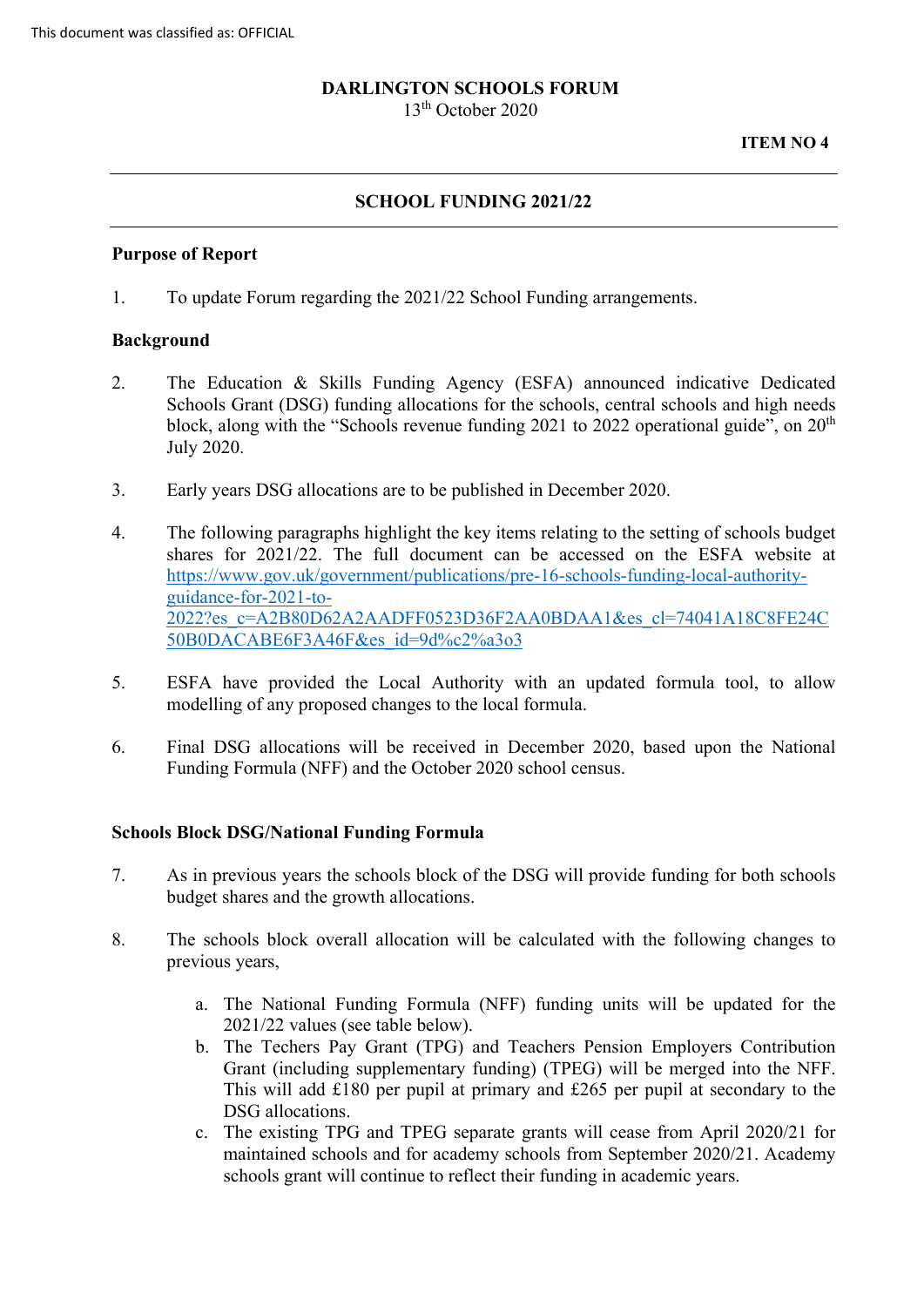- both TPG and TPEG allocations. d. The minimum per pupil factor will have a minimum level of funding for primary schools of £4,180 and for secondary schools £5,415. These revised values include
- e. The IDACI data will be updated for the 2019 dataset and will change the banding structure to reflect the new data. This change will ensure that the amount of each band will remain broadly unchanged. funding allocated through IDACI does not decrease. The new banding methodology will ensure that the proportion of pupils attracting funding through
- £70,000 for secondary schools to improve support for small and remote schools. f. The Sparsity NFF unit rate will increase to £45,000 for primary schools and Further changes are planned from 2022/23, which will be consulted upon in due course.
- g. There will be no cap on gains in the overall NFF allocation.
- h. Growth funding will be allocated on the same basis as in 2020/21.
- i. Premises funding will be allocated on the same basis as in 2020/21.

| <b>Funding Factor</b>                  | <b>NFF</b> | <b>NFF</b>  | <b>NFF</b>  |
|----------------------------------------|------------|-------------|-------------|
|                                        | 2020/21    | 2021/22     | Change      |
|                                        | $\pounds$  | $\mathbf f$ | $\mathbf f$ |
| <b>AWPU - Primary</b>                  | 2,857      | 3,123       | 266*        |
| AWPU - Key Stage 3                     | 4,018      | 4,404       | 386*        |
| AWPU - Key Stage 4                     | 4,561      | 4,963       | 402*        |
| Minimum Per Pupil - Primary            | 3,750      | 4,180       | 430*        |
| Minimum Per Pupil - Secondary          | 5,000      | 5,415       | $415*$      |
| Deprivation - FSM Current - Primary    | 450        | 460         | 10          |
| Deprivation – FSM Ever 6 – Primary     | 560        | 575         | 15          |
| Deprivation - FSM Current - Secondary  | 450        | 460         | 10          |
| Deprivation - FSM Ever 6 - Secondary   | 815        | 840         | 25          |
| Deprivation – IDACI - Primary Band A   | 600        | 620         | 20          |
| Deprivation – IDACI - Primary Band B   | 435        | 475         | 40          |
| Deprivation - IDACI - Primary Band C   | 405        | 445         | 40          |
| Deprivation - IDACI - Primary Band D   | 375        | 410         | 35          |
| Deprivation – IDACI - Primary Band E   | 250        | 260         | 10          |
| Deprivation – IDACI - Primary Bands F  | 210        | 215         | 5           |
| Deprivation - IDACI - Secondary Band A | 840        | 865         | 25          |
| Deprivation - IDACI - Secondary Band B | 625        | 680         | 55          |
| Deprivation – IDACI – Secondary Band C | 580        | 630         | 50          |
| Deprivation - IDACI - Secondary Band D | 535        | 580         | 45          |
| Deprivation - IDACI - Secondary Band E | 405        | 415         | 10          |
| Deprivation – IDACI – Secondary Band F | 300        | 310         | 10          |
| <b>EAL</b> - Primary                   | 535        | 550         | 15          |
| EAL - Secondary                        | 1,440      | 1,485       | 45          |
| Mobility - Primary                     | 875        | 900         | 25          |
| Mobility - Secondary                   | 1,250      | 1,290       | 40          |
| Prior Attainment – Primary             | 1,065      | 1,095       | 30          |
| Prior Attainment - Secondary           | 1,610      | 1,660       | 50          |
| Lump Sum                               | 114,400    | 117,800     | 3,400       |
| Sparsity - Primary                     | 26,000     | 45,000      | 19,000      |
| Sparsity - Secondary                   | 67,600     | 70,000      | 2,400       |

\*Includes £180 Primary & £265 Secondary transfer in of TPG & TPEG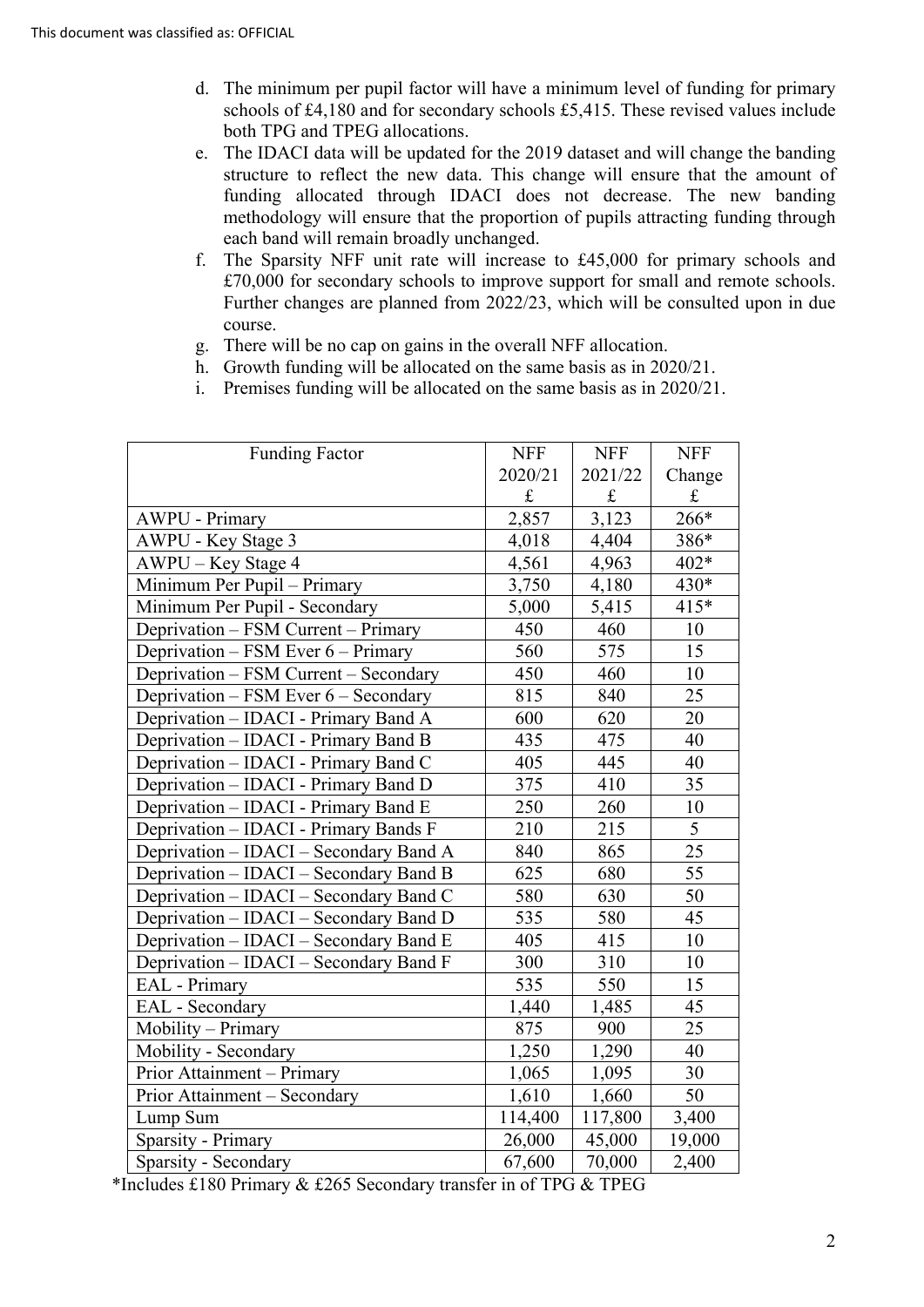## **School Budget Shares (Local Formula)**

- 9. As in previous years the Local Authority will continue to set a local schools formula using national regulations in consultation with schools.
- hard formula will determine school funding allocations centrally rather than through a 10. The Government is to put forward plans for a move to a "hard formula" later this year. A local formula.
- Any proposed value outside of this will require a disapplication request to the Secretary 11. The minimum funding guarantee (MFG) will be set locally between +0.5% and +2.00%. of State.
- updated to mirror the additional funding for TPG and TPEG, so that schools at the MFG can benefit from the addition of these grants. 12. The MFG calculation will require that the formula baseline (i.e. 2020/21 funding) is
- additional funding provided into the schools block for the TPG and TPEG grants, in 13. Local Authorities will continue to be able to transfer up to 0.5% of the schools block to another block with agreement of the Schools Forum. This transfer will exclude the order that this funding is fully passported to schools.
- 14. A disapplication request to the Secretary of State will be required for a transfer above 0.5%, or should a School Forum not approve a transfer.
- 15. Local Authorities will need to consult with all maintained and academy schools as well as their School Forum on any proposed changes to the local formula. Any changes will need to show the effect of the changes on a school by school basis.
- 16. The Local Authority remains responsible for setting the local funding formula, which will need to be submitted to ESFA by 21st January 2021.
- 17. The formula factors that can be used in the local formula in 2020/21 are as follows,
	- Basic Entitlement (AWPU) Compulsory
	- Deprivation Compulsory
	- Minimum per pupil funding Compulsory
	- Prior Attainment Optional
	- Looked After Children Optional
	- English as an additional language Optional
	- Pupil Mobility Optional
	- Sparsity Optional
	- Lump Sum Optional
	- Split Sites Optional
	- Rates Optional
	- PFI Optional
	- Exceptional Premises Optional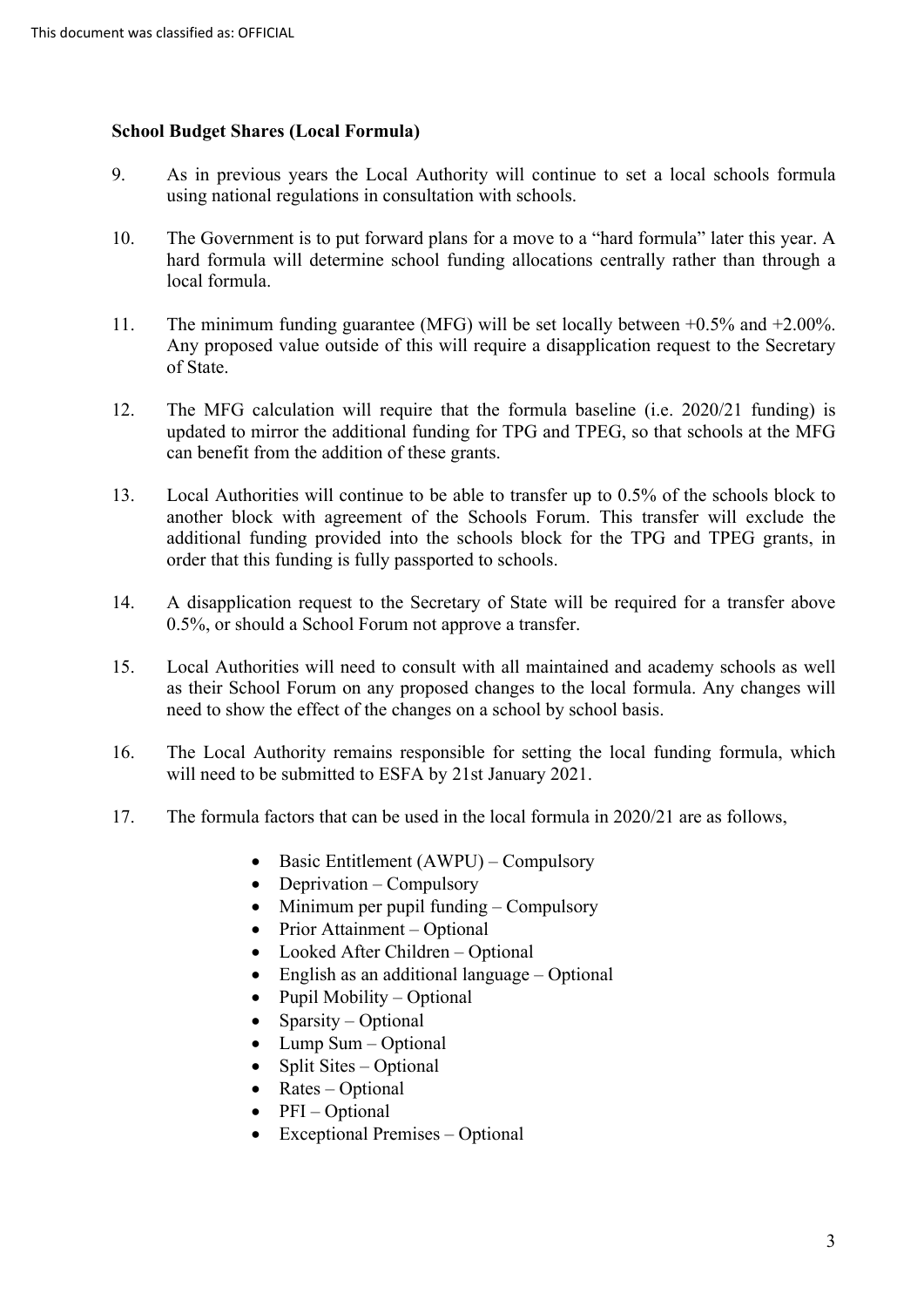- 18. There remains the requirement to ensure at least 80% of the funding is allocated through pupil led factors.
- 19. The funding formula will continue to be set using school dataset blocks from the October census provided by ESFA.
- 20. Most of the factors continue to use the same criteria in 2021/22 as in 2020/21. The only changes are detailed as follows all other elements remain the same;
	- a. Basic entitlement, the unit values include £180 for primary and £265 for added to the local unit value, however ESFA would expect this to be the case in secondary for TPG & TPEG grants, it is not compulsory that these amounts are order to pass funding onto schools.
	- to define the bands of funding. b. Deprivation, the data has been updated for 2019 and uses ranks rather than scores
	- secondary respectively. Minimum per pupil funding excludes premises factors or c. Minimum per pupil values are increased to £4,180 at primary and £5,415 at growth funding.
	- forward for another year. Where tests were not carried out in summer 2020 (due d. Low Prior Attainment, the dataset uses a weighting which has been rolled to COVID) 2019/20 data has been used in the formula tool. A local secondary weighting is still allowed.
	- e. LAC, remains optional, but is still not funded via the NFF.
	- increased in line with paragraph 8 f. Sparsity, the maximum funding allowed to be allocated through this factor have
- 21. There remains the option within the local formula to cap and scale back gains to ensure that the overall formula is affordable.
- 22. School Forums are required to agree the criteria and amounts of budget set for growth.

# **Darlington's Formula 2020/21**

- allocations, using the 2020/21 number of pupils in each factor. These overall allocations are then divided by the number of primary and secondary pupils to give a primary and 23. ESFA use the updated NFF rates (for 2021/22) to recalculate the 2020/21 schools block secondary unit of funding per pupil. These units of funding are then used to calculate the actual schools block allocation that will be received in 2021/22.
- using the same pupil numbers as in the October 2019 census. Forum should recall however that this figure includes the TPG and TPEG grants that have now been included 24. The indicative allocations received in July show that Schools Block will increase by £5.916 million in 2021/22 compared to 2020/21 (this excludes premises and growth) within the schools block. On removing these new elements, the schools block increases by £2.742 million. This increase corresponds to a £179 at primary and £193 at secondary increase in funding on per pupil basis.
- using the unit values calculated by ESFA as outlined in paragraph 23. 25. The final allocation received in December will be based upon the October 2020 census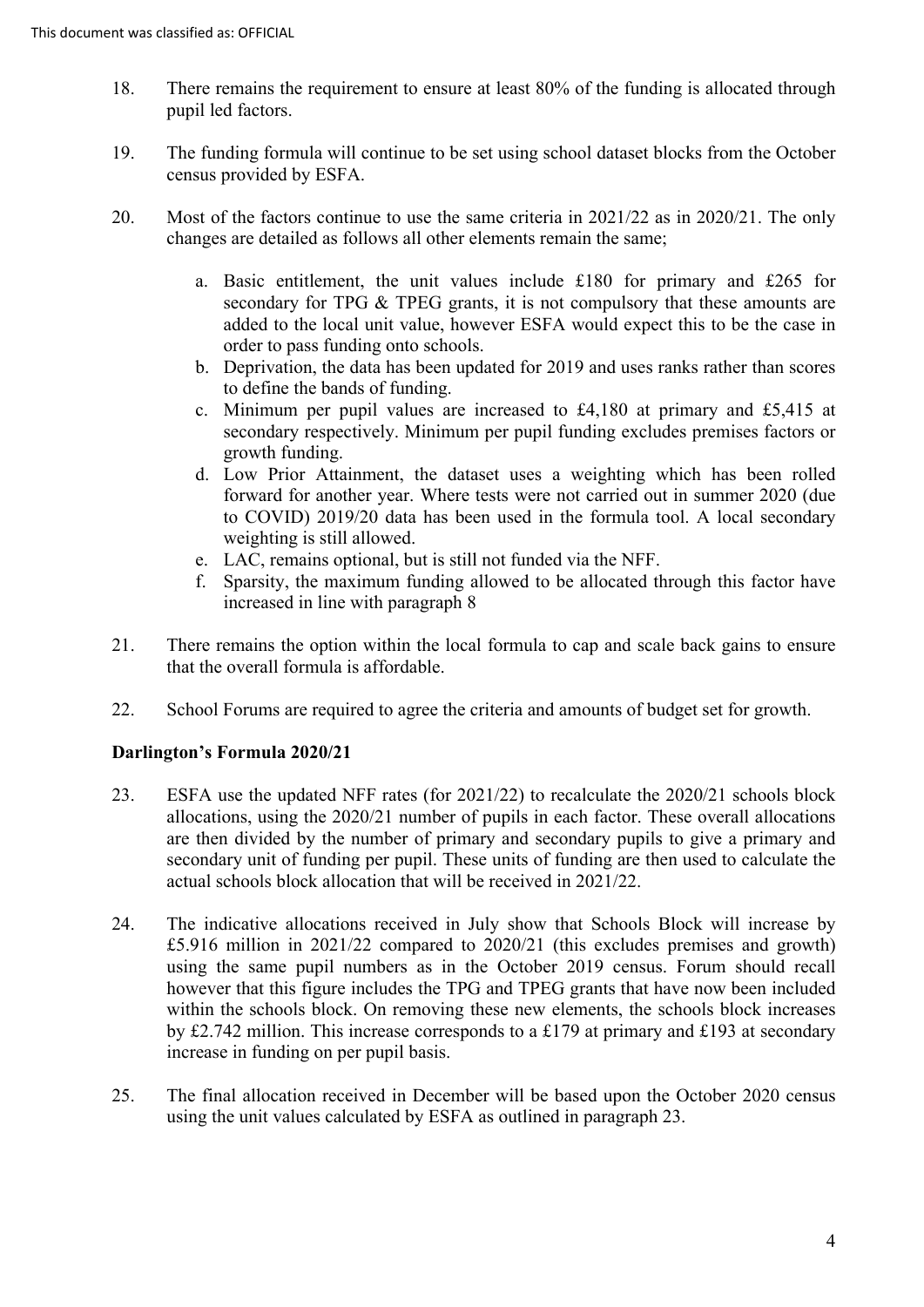- same factors will be used in the 2021/22 formula. 26. Darlington Schools Forum agreed their local funding formula factors in November 2017, which have been used in each year since. In line with that decision, it is proposed that the
- 27. Darlington Schools Forum agreed to implement the NFF unit rates in full, except for the basic entitlement (AWPU) (which would be used to balance the formula overall) at their Block DSG. November 2019 meeting. In January 2020 Forum agreed to use all the 2020/21 NFF unit values as this was affordable in 2020/21 with the use of previous underspent Schools
- 28. At this stage it is proposed to still use the NFF unit values (at the set national rates), in setting the formula for 2021/22, except for the basic entitlement factor (AWPU) in line with Forum's November 2019 decision. This will enable the formula to be balanced overall. It is however still the intension to use the NFF unit value for the AWPU in 2021/22 if this is affordable within the funding available.
- 29. In line with the compulsory requirement, the "Minimum per Pupil" unit value will be used in Darlington's formula in 2021/22.
- 30. It is not the intension to seek a disapplication from the nationally set MFG range. It is funding to all schools. The MFG value will be modelled in line with the AWPU unit proposed that the MFG will be set as high as possible within the formula to maximise values to ensure the most appropriate allocation of funding in 2021/22.
- 31. School Forum will be notified of the final AWPU and MFG values used within the 2021/22 formula at their January meeting.
- 32. As there is scope to continue to transfer funding from the schools block into another block in 2021/22, the Local Authority will explore this option. Although there has been increases in funding for the high needs block in 2020/21 and are proposed increases for 2021/22 there remains due to demand, a significant challenge to balance high needs budgets within year.
- 33. In addition, the high needs block is projected to be overspent by £5.4 million at the end of 2020/21 which will need to be recovered in line with ESFA's requirements. Any decision to request a transfer of funding will be consulted with all schools.
- understand the changes to Darlington's formula. If following this modelling there is a 34. At this stage it is not proposed to make any further changes to the Darlington formula. However the changes to the NFF will need to be modelled on receipt of the formula tool to ensure that the formula agreed previously is still affordable. As a result, on receipt of the formula funding tool, modelling will be undertaken by the Local Authority, to requirement to change Darlington's formula, then the Local Authority will consult with schools as necessary.

# **High Needs**

 their January meeting following receipt of the guidance. 35. High needs guidance will be published in September (not received at the time of writing). Any changes to the high needs formula or high needs system will be reported to Forum at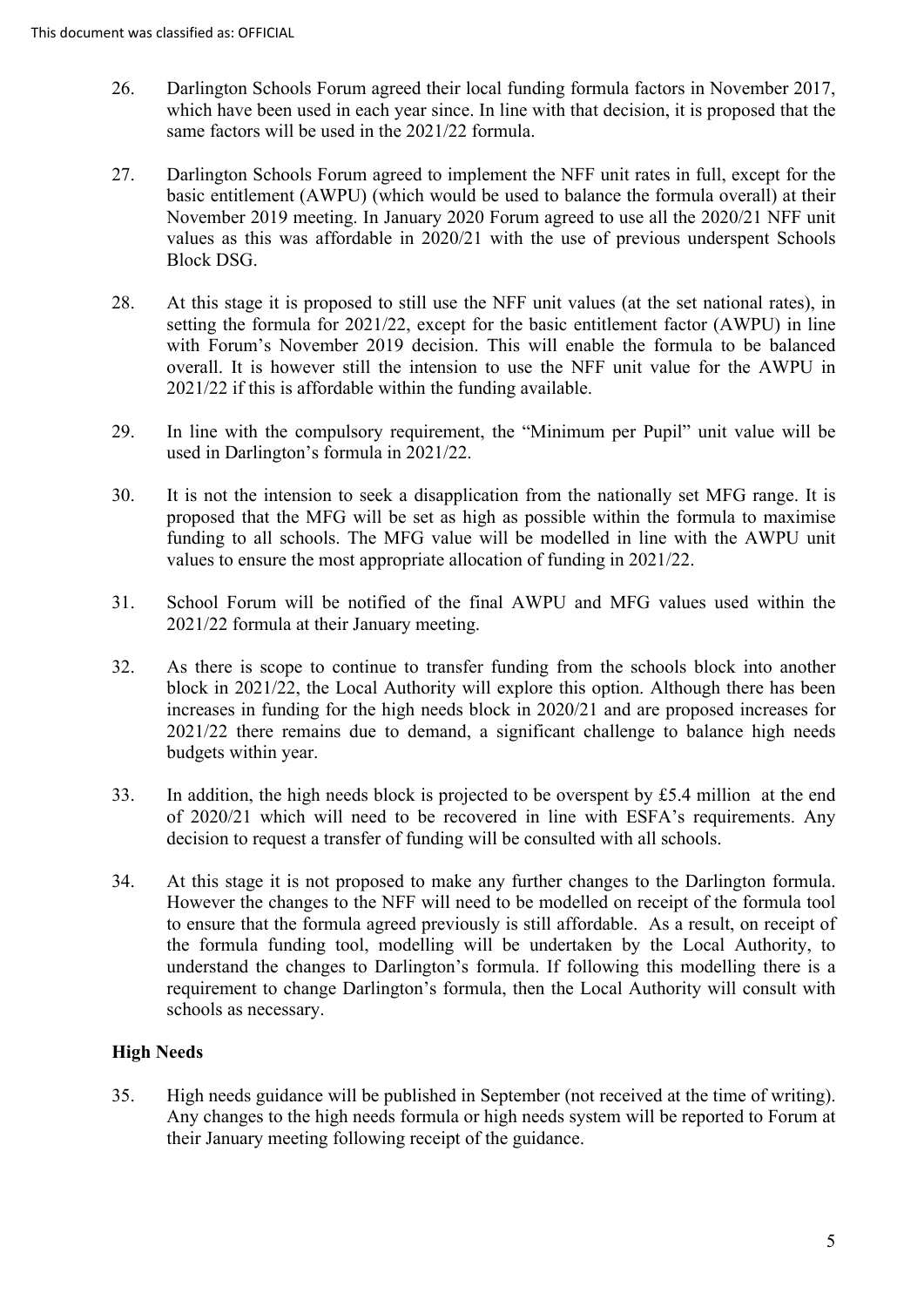- 36. The high needs block is calculated for each Local Authority area based on a formula. For 2021/22 the formula funding floor will be set at 8%, taking account of changes in the 2 to 18 population. Gains will be capped at 12% per head of population.
- by in 2021/22 approximately £890,000 (this assumes that the import/export allocation remains constant, see agenda item 3). This increase also includes TPG and TPEG for special schools and once this is removed, leads to an increase of approximately £750,000. 37. Based upon the provisional allocations received in July the high needs block will increase
- 38. TPG and TPEG will be required to be passed onto special academies sand the pupil this will be achieved will be included within the high needs guidance due to be referral unit in 2021/22 on a similar basis to their 2020/21 allocations. Guidance on how published.
- 39. Final allocation for 2021/22 will be received in December and Forum will be provided details of the actual budget allocations at their January meeting.

# **Early Years**

40. At the time of writing no guidance or allocations have been issued for the early years block in 2021/22.

## **Central Schools Block**

- 41. Along with the schools and high needs block, provisional allocations for 2021/22 central schools block were received in July 2020.
- 42. The central schools block remains split into two allocations, a formula based element and the historic element.
- the historic block will again decrease by a further 20% to £155,000. This will require 43. As Forum members will recall the historic element of the central schools block was reduced by 20% from April 2020 in comparison to the 2019/20 allocation. As expected some changes to the elements funded through this resource, which will be reported to Forum in January.
- 44. ESFA will provide further details in due course regarding any further reduction in future years.
- 45. ESFA are not changing the regulations that the Authority spend no more on historic commitments than they did in the previous year, therefore on approval of School Forum budgeted spend in 2021/22 can be maintained using funding from other sources.
- 46. The formula based element is based upon a amount of £33.62 per pupil for 2021/22. This is based on pupils in the October census and therefore although the unit rate has increased the actual funding received can decrease if there are less pupils on the census. is an increase of £0.97 per pupil on 2020/21. The amount of funding received in 2021/22 Until the October census is complete it will not be known if all the elements funded through this resource can continue to be so in 2021/22. Forum will be updated at their January meeting.